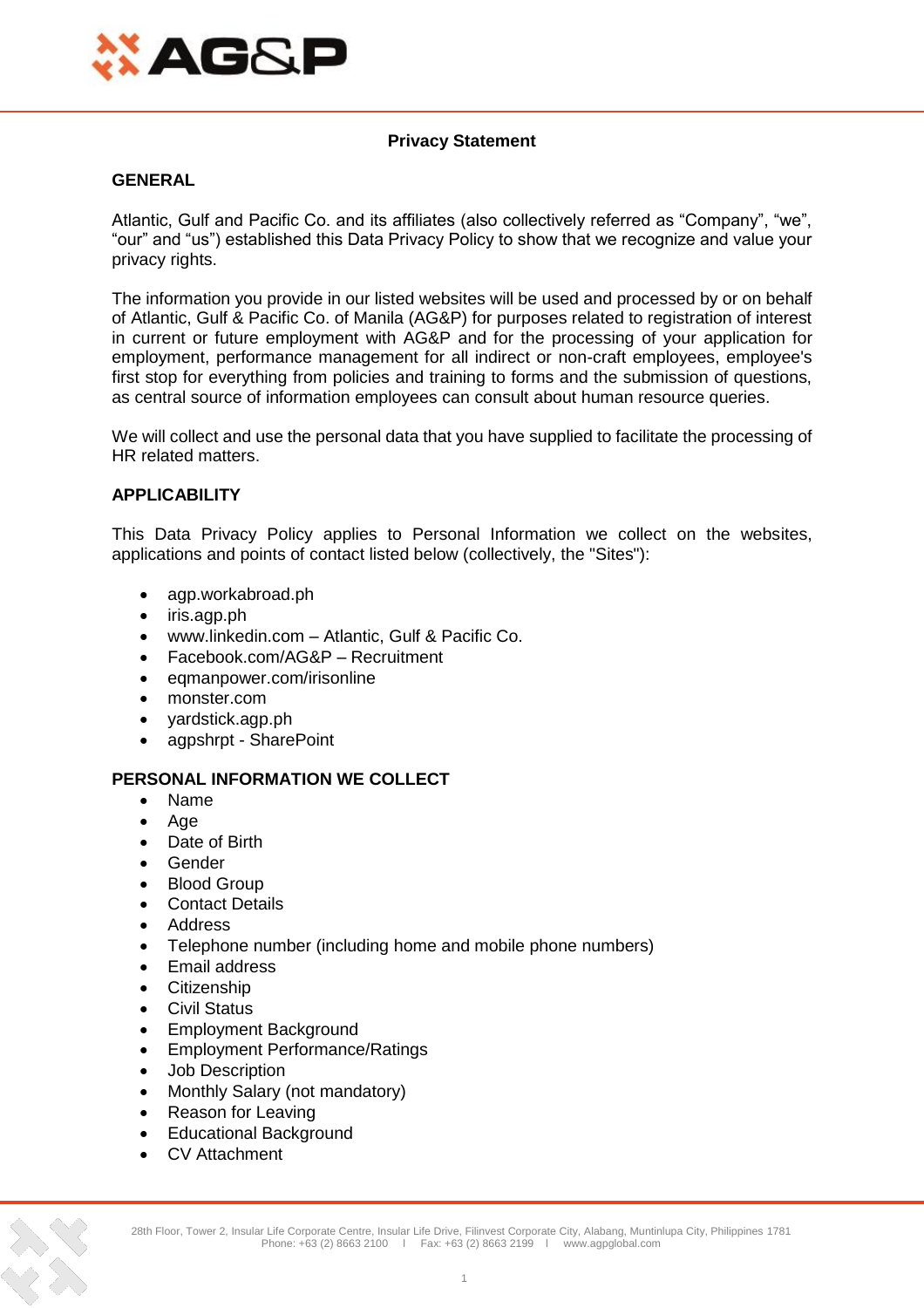

 And such other additional information that will be required in relation with herein declared purpose and use of information

If the Personal Information was provided by a minor or one who is not legally capable of entering into contractual transactions without parental or guardian consent, the parent or guardian shall be responsible in giving the consent required under this Data Privacy Policy and in correcting any information given or in informing us that the information should be disregarded or deleted.

If you provide us or our service providers with Personal Information of other people in connection with the services we offer, you hereby represent that you have the authority to do so and have secured consent to permit us to use the information in accordance with this Data Privacy Policy.

# **USE OF THE PERSONAL INFORMATION**

We will use your personal information for the following purposes:

- To conduct background verification in accordance with AG&P HR Policy;
- To facilitate the processing of your application for employment purposes.
- To provide your personal data to Ministries, public agencies, statutory boards or other similar organizations for application evaluation;
- Retain and use the information relating to any matter which may arise in connection with your application and/or employment;
- To contact you in connection with ongoing recruitment opportunities;
- For data analysis and business purposes;
- To maintain records and comply with our legal obligations, including laws relating to Labor Laws
- For customer support, including resolving and providing assistance or responding to other inquiries, requests or investigation;
- For all other purposes necessary for your application and other incidental services pursuant to your transaction;
- All other purposes necessary for the legitimate interest of the Company consistent with the lawful criteria of processing

In compliance with this Data Privacy Policy, your personal information may be shared to third parties to enable us to process your application. These third parties are under duty of care to maintain the appropriate levels or security and confidentiality and only use the information as instructed by AG&P.

# **TO WHOM DO WE SHARE YOUR PERSONAL INFORMATION**

The personal data held by AG&P relating to the applicants will be kept in strictest confidence as required under the AG&P Personal Data Privacy policy in accordance with the Data Privacy Act of 2012. AG&P may collect information through other sources for processing and evaluating your application for employment. If your application is successful, the information will be used in the administration of your employment. AG&P may provide and/or transfer such data to:

- (i) any other departments within AG&P or if necessary, with Government agencies;
- (ii) any third party service provider who provides administrative, data processing, computer or other services to AG&P.

As part of assessing your suitability to work with AG&P, we may use your information to conduct background verification in accordance with AG&P HR Policy. If necessary, AG&P